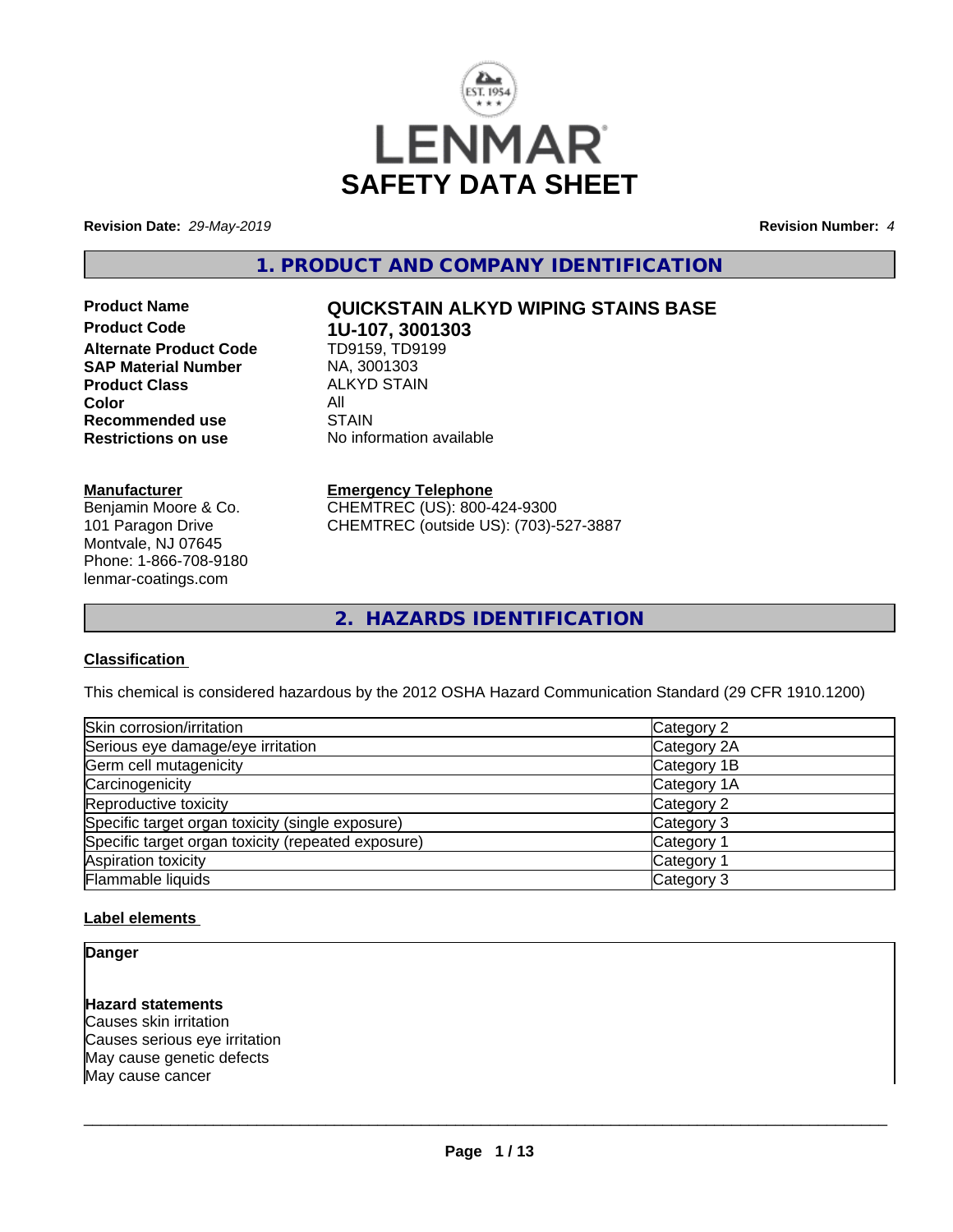Suspected of damaging fertility or the unborn child May cause drowsiness or dizziness Causes damage to organs through prolonged or repeated exposure May be fatal if swallowed and enters airways Flammable liquid and vapor



#### **Precautionary Statements - Prevention**

Obtain special instructions before use Do not handle until all safety precautions have been read and understood Use personal protective equipment as required Wash face, hands and any exposed skin thoroughly after handling Wear eye/face protection Do not breathe dust/fume/gas/mist/vapors/spray Do not eat, drink or smoke when using this product Use only outdoors or in a well-ventilated area Keep away from heat, hot surfaces, sparks, open flames and other ignition sources. No smoking Keep container tightly closed Ground/bond container and receiving equipment Use explosion-proof electrical/ventilating/lighting/equipment Use only non-sparking tools Take precautionary measures against static discharge Keep cool **Precautionary Statements - Response**

IF exposed or concerned: Get medical advice/attention **Eyes**

IF IN EYES: Rinse cautiously with water forseveral minutes. Remove contact lenses, if present and easy to do. Continue rinsing

If eye irritation persists: Get medical advice/attention

**Skin**

If skin irritation occurs: Get medical advice/attention

IF ON SKIN (or hair): Remove/Take off immediately all contaminated clothing. Rinse skin with water/shower Wash contaminated clothing before reuse

**Inhalation**

IF INHALED: Remove victim to fresh air and keep at rest in a position comfortable for breathing

**Ingestion**

IF SWALLOWED: Immediately call a POISON CENTER or doctor/physician

Do NOT induce vomiting

**Fire**

In case of fire: Use CO2, dry chemical, or foam for extinction

### **Precautionary Statements - Storage**

Store locked up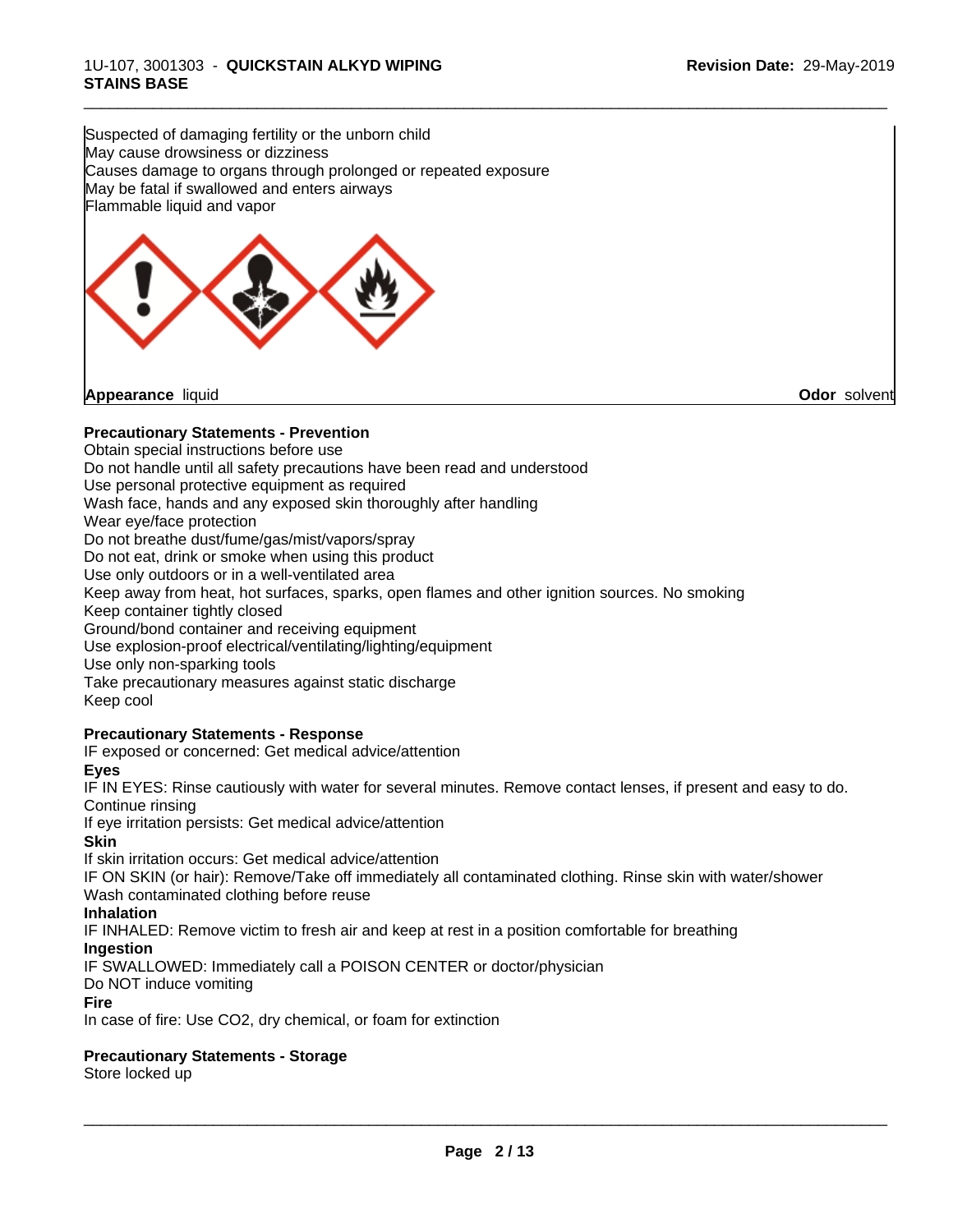Store in a well-ventilated place. Keep container tightly closed

#### **Precautionary Statements - Disposal**

Dispose of contents/container to an approved waste disposal plant

#### **Hazards not otherwise classified (HNOC)**

Rags, steel wool or waste soaked with this product may spontaneously catch fire if improperly discarded

#### **Other information**

No information available

## **3. COMPOSITION INFORMATION ON COMPONENTS**

\_\_\_\_\_\_\_\_\_\_\_\_\_\_\_\_\_\_\_\_\_\_\_\_\_\_\_\_\_\_\_\_\_\_\_\_\_\_\_\_\_\_\_\_\_\_\_\_\_\_\_\_\_\_\_\_\_\_\_\_\_\_\_\_\_\_\_\_\_\_\_\_\_\_\_\_\_\_\_\_\_\_\_\_\_\_\_\_\_\_\_\_\_

| <b>Chemical name</b>                        | CAS No.        | Weight-%    |
|---------------------------------------------|----------------|-------------|
| Distillates, petroleum, hydrotreated light  | 64742-47-8     | $20 - 25$   |
| Stoddard solvent                            | 8052-41-3      | $5 - 10$    |
| Hydrotreated light naphtha                  | 64742-49-0     | $5 - 10$    |
| Solvent naphtha (petroleum), heavy aromatic | 64742-94-5     | $5 - 10$    |
| Solvent naphtha, petroleum, light aromatic  | 64742-95-6     | $5 - 10$    |
| n-Butyl acetate                             | 123-86-4       | 1 - 5       |
| 2-Butoxyethanol                             | 111-76-2       | $1 - 5$     |
| 1,2,4-Trimethylbenzene                      | 95-63-6        | $1 - 5$     |
| VM&P naphtha                                | 64742-89-8     | $1 - 5$     |
| Xylene                                      | 1330-20-7      | $1 - 5$     |
| Naphthalene                                 | $91 - 20 - 3$  | $0.5 - 1$   |
| Ethanol                                     | 64-17-5        | $0.5 - 1$   |
| Ethyl benzene                               | $100 - 41 - 4$ | $0.1 - 0.5$ |
| Octane                                      | 111-65-9       | $0.1 - 0.5$ |
| Heptane                                     | 142-82-5       | $0.1 - 0.5$ |
| Cumene                                      | 98-82-8        | $0.1 - 0.5$ |

## **4. FIRST AID MEASURES**

#### **Description of first aid measures**

| <b>General Advice</b> | If symptoms persist, call a physician. Show this safety data sheet to the doctor in<br>attendance.                                                                                                                      |
|-----------------------|-------------------------------------------------------------------------------------------------------------------------------------------------------------------------------------------------------------------------|
| <b>Eye Contact</b>    | Immediately flush with plenty of water. After initial flushing, remove any contact<br>lenses and continue flushing for at least 15 minutes. Keep eye wide open while<br>rinsing. If symptoms persist, call a physician. |
| <b>Skin Contact</b>   | Wash off immediately with soap and plenty of water removing all contaminated<br>clothes and shoes. If skin irritation persists, call a physician.                                                                       |
| <b>Inhalation</b>     | Move to fresh air. If symptoms persist, call a physician.<br>If not breathing, give artificial respiration. Call a physician immediately.                                                                               |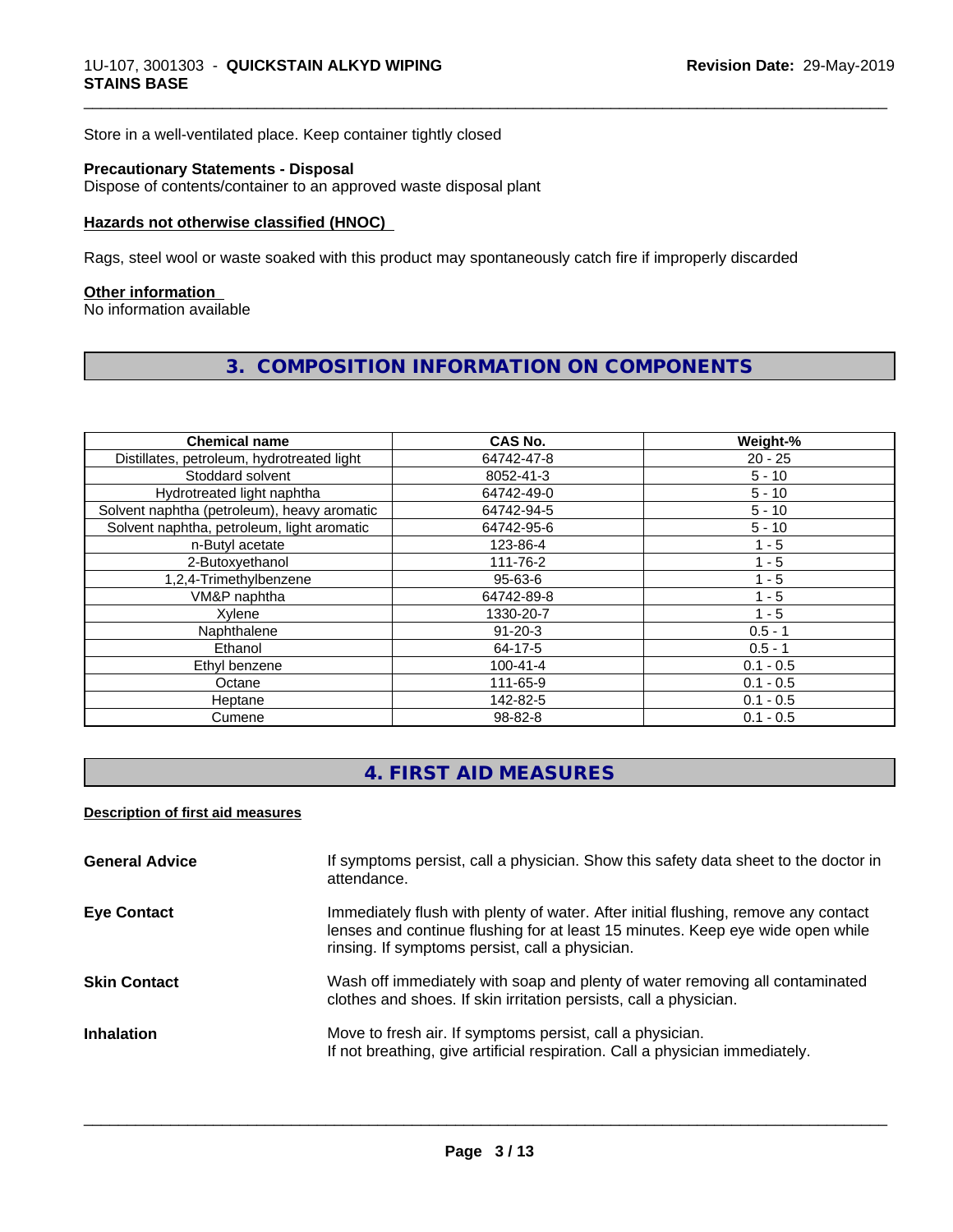| Ingestion                                        | Clean mouth with water and afterwards drink plenty of water. Do not induce<br>vomiting without medical advice. Never give anything by mouth to an unconscious<br>person. Consult a physician. |
|--------------------------------------------------|-----------------------------------------------------------------------------------------------------------------------------------------------------------------------------------------------|
| <b>Protection Of First-Aiders</b>                | Use personal protective equipment.                                                                                                                                                            |
| <b>Most Important</b><br><b>Symptoms/Effects</b> | No information available.                                                                                                                                                                     |
| <b>Notes To Physician</b>                        | Treat symptomatically.                                                                                                                                                                        |

**5. FIRE-FIGHTING MEASURES**

| <b>Flammable Properties</b>                                                      | Vapors may travel considerable distance to a source of<br>ignition and flash back. Vapors may cause flash fire.                                                                                                                                                                                |
|----------------------------------------------------------------------------------|------------------------------------------------------------------------------------------------------------------------------------------------------------------------------------------------------------------------------------------------------------------------------------------------|
| <b>Suitable Extinguishing Media</b>                                              | Foam, dry powder or water. Use extinguishing measures<br>that are appropriate to local circumstances and the<br>surrounding environment.                                                                                                                                                       |
| Protective equipment and precautions for firefighters                            | As in any fire, wear self-contained breathing apparatus<br>pressure-demand, MSHA/NIOSH (approved or equivalent)<br>and full protective gear.                                                                                                                                                   |
| <b>Hazardous combustion products</b>                                             | Burning may result in carbon dioxide, carbon monoxide<br>and other combustion products of varying composition<br>which may be toxic and/or irritating.                                                                                                                                         |
| <b>Specific Hazards Arising From The Chemical</b>                                | Flammable. Flash back possible over considerable<br>distance. Keep product and empty container away from<br>heat and sources of ignition. Closed containers may<br>rupture if exposed to fire or extreme heat. Thermal<br>decomposition can lead to release of irritating gases and<br>vapors. |
| <b>Sensitivity to mechanical impact</b>                                          | No.                                                                                                                                                                                                                                                                                            |
| Sensitivity to static discharge                                                  | Yes                                                                                                                                                                                                                                                                                            |
| <b>Flash Point Data</b><br>Flash point (°F)<br>Flash Point (°C)<br><b>Method</b> | 75<br>24<br><b>PMCC</b>                                                                                                                                                                                                                                                                        |
| <b>Flammability Limits In Air</b>                                                |                                                                                                                                                                                                                                                                                                |
| Lower flammability limit:<br><b>Upper flammability limit:</b>                    | Not available<br>Not available                                                                                                                                                                                                                                                                 |
| Health: 2<br>Flammability: 3<br><b>NFPA</b>                                      | Instability: 0<br><b>Special: Not Applicable</b>                                                                                                                                                                                                                                               |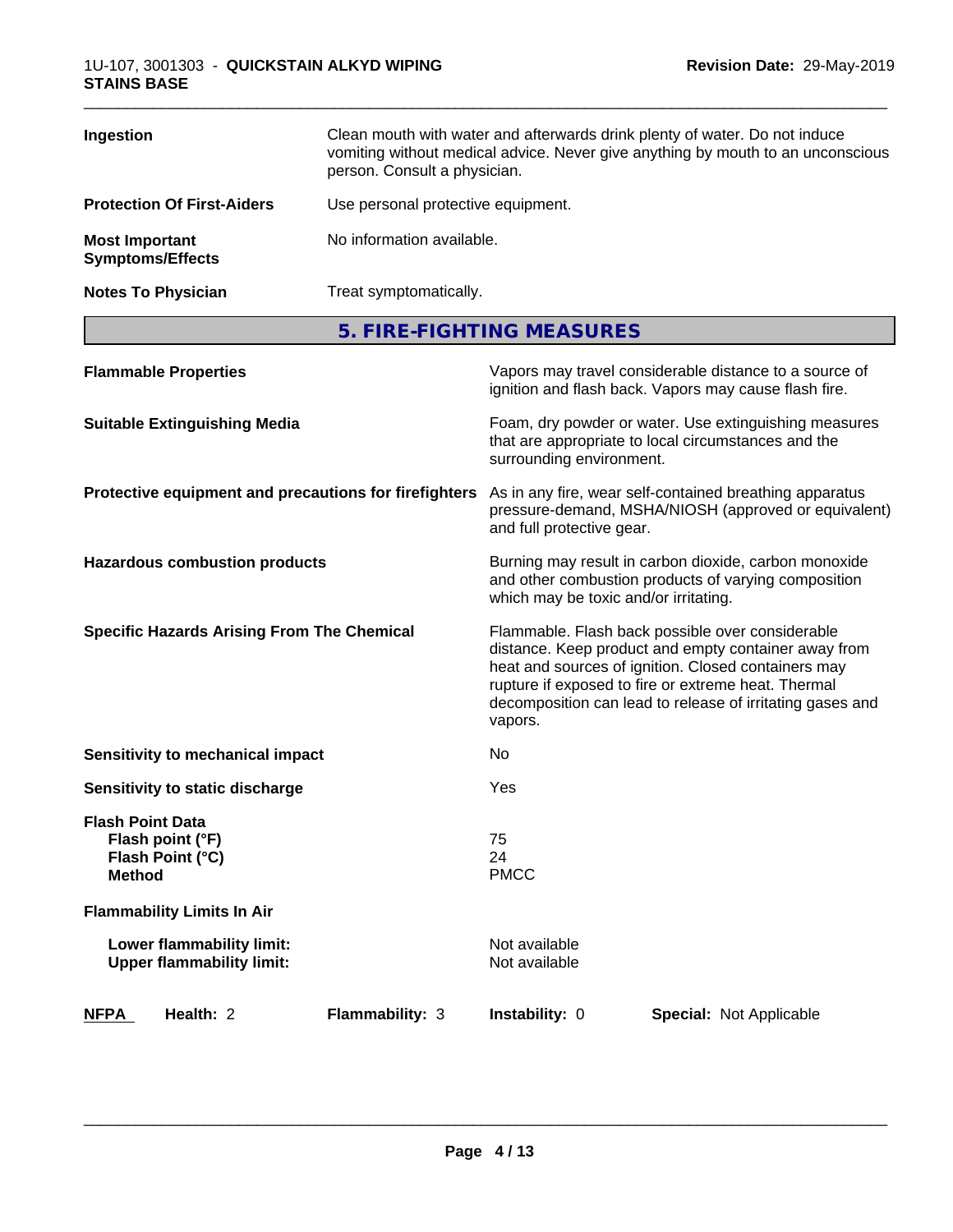#### **NFPA Legend**

- 0 Not Hazardous
- 1 Slightly
- 2 Moderate
- 3 High
- 4 Severe

*The ratings assigned are only suggested ratings, the contractor/employer has ultimate responsibilities for NFPA ratings where this system is used.*

\_\_\_\_\_\_\_\_\_\_\_\_\_\_\_\_\_\_\_\_\_\_\_\_\_\_\_\_\_\_\_\_\_\_\_\_\_\_\_\_\_\_\_\_\_\_\_\_\_\_\_\_\_\_\_\_\_\_\_\_\_\_\_\_\_\_\_\_\_\_\_\_\_\_\_\_\_\_\_\_\_\_\_\_\_\_\_\_\_\_\_\_\_

*Additional information regarding the NFPA rating system is available from the National Fire Protection Agency (NFPA) at www.nfpa.org.*

### **6. ACCIDENTAL RELEASE MEASURES**

| <b>Personal Precautions</b>      | Remove all sources of ignition. Take precautions to prevent flashback. Ground<br>and bond all containers and handling equipment. Take precautionary measures<br>against static discharges. Ensure adequate ventilation. Avoid contact with skin,<br>eyes and clothing. Use personal protective equipment.  |
|----------------------------------|------------------------------------------------------------------------------------------------------------------------------------------------------------------------------------------------------------------------------------------------------------------------------------------------------------|
| <b>Other Information</b>         | Prevent further leakage or spillage if safe to do so. Do not allow material to<br>contaminate ground water system. Prevent product from entering drains. Do not<br>flush into surface water or sanitary sewer system. Local authorities should be<br>advised if significant spillages cannot be contained. |
| <b>Environmental precautions</b> | See Section 12 for additional Ecological Information.                                                                                                                                                                                                                                                      |
| <b>Methods for Cleaning Up</b>   | Dam up. Soak up with inert absorbent material. Use a non-sparking or explosion<br>proof means to transfer material to a sealed, appropriate container for disposal.<br>Clean contaminated surface thoroughly.                                                                                              |

## **7. HANDLING AND STORAGE**

| <b>Handling</b>               | Avoid contact with skin, eyes and clothing. Wear personal protective equipment.<br>Do not breathe vapors or spray mist. Use only in ventilated areas. Prevent vapor                                                                                                                                                                                                                                                                            |
|-------------------------------|------------------------------------------------------------------------------------------------------------------------------------------------------------------------------------------------------------------------------------------------------------------------------------------------------------------------------------------------------------------------------------------------------------------------------------------------|
|                               | build-up by providing adequate ventilation during and after use.                                                                                                                                                                                                                                                                                                                                                                               |
|                               | Take precautionary measures against static discharges. To avoid ignition of<br>vapors by static electricity discharge, all metal parts of the equipment must be<br>grounded. Keep away from heat, sparks and flame. Do not smoke. Extinguish all<br>flames and pilot lights, and turn off stoves, heaters, electric motors and other<br>sources of ignition during use and until all vapors are gone. Ignition and/or flash<br>back may occur. |
| <b>Storage</b>                | Keep containers tightly closed in a dry, cool and well-ventilated place. Keep away<br>from heat. Keep away from open flames, hot surfaces and sources of ignition.<br>Keep in properly labeled containers. Keep out of the reach of children.                                                                                                                                                                                                  |
|                               | <b>DANGER</b> - Rags, steel wool or waste soaked with this product may<br>spontaneously catch fire if improperly discarded. Immediately after use, place<br>rags, steel wool or waste in a sealed water-filled metal container.                                                                                                                                                                                                                |
| <b>Incompatible Materials</b> | Incompatible with strong acids and bases and strong oxidizing agents.                                                                                                                                                                                                                                                                                                                                                                          |
|                               | Technical measures/Precautions Ensure adequate ventilation. Use only where airflow will keep vapors from building                                                                                                                                                                                                                                                                                                                              |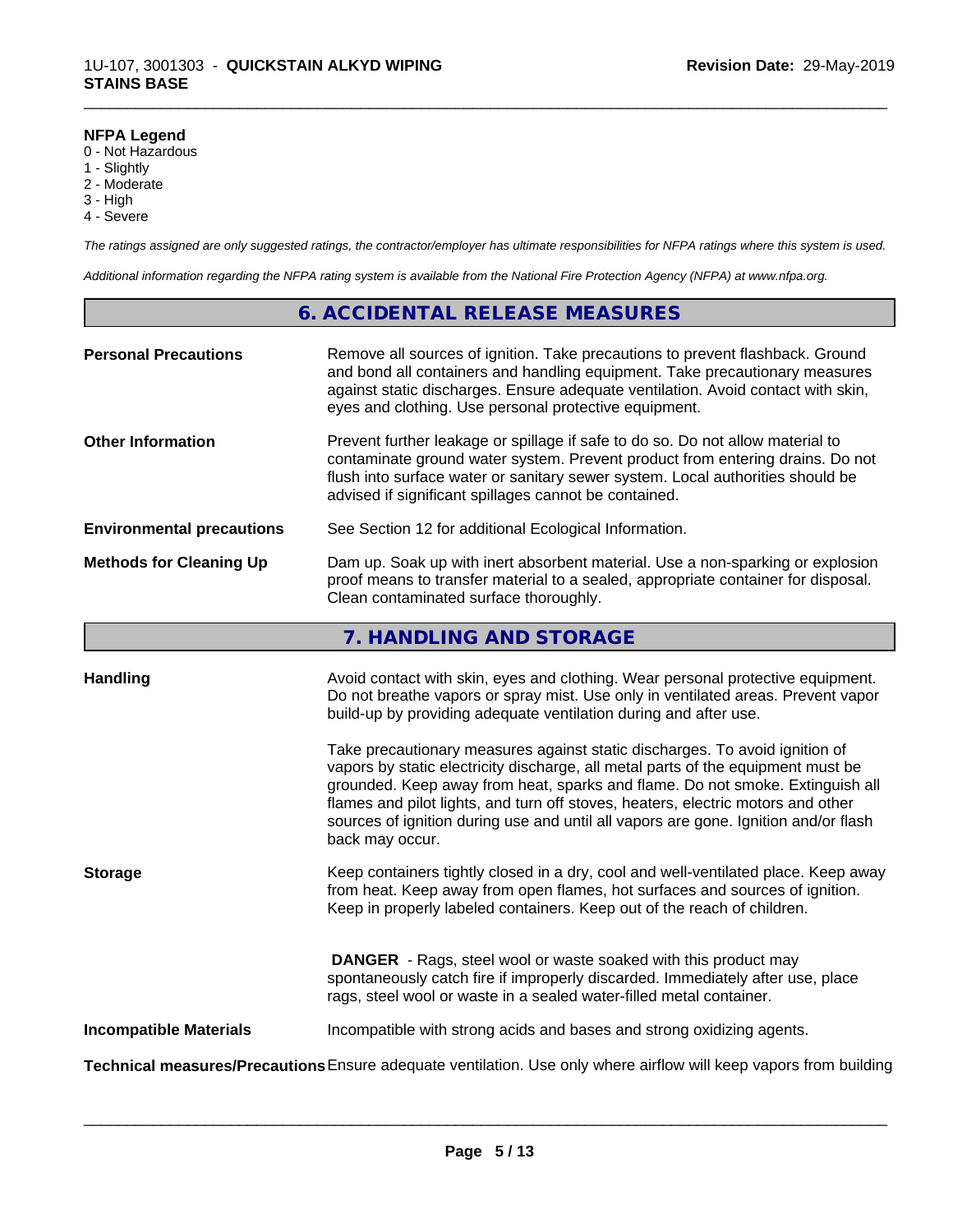up in or near the work area in adjoining rooms. Comply with all national, state, and local codes pertaining to the storage, handling, dispensing and disposal of flammable liquids.

\_\_\_\_\_\_\_\_\_\_\_\_\_\_\_\_\_\_\_\_\_\_\_\_\_\_\_\_\_\_\_\_\_\_\_\_\_\_\_\_\_\_\_\_\_\_\_\_\_\_\_\_\_\_\_\_\_\_\_\_\_\_\_\_\_\_\_\_\_\_\_\_\_\_\_\_\_\_\_\_\_\_\_\_\_\_\_\_\_\_\_\_\_

Dissipate static electricity during transfer by grounding and bonding containers and equipment before transferring material. All equipment should be non-sparking and explosion proof. Use explosion proof electrical equipment for ventilation, lighting and material handling.

**8. EXPOSURE CONTROLS/PERSONAL PROTECTION**

#### **Exposure Limits**

| <b>Chemical name</b> | <b>ACGIH TLV</b> | <b>OSHA PEL</b>                   |
|----------------------|------------------|-----------------------------------|
| Stoddard solvent     | 100 ppm - TWA    | 500 ppm - TWA                     |
|                      |                  | 2900 mg/m <sup>3</sup> - TWA      |
| n-Butyl acetate      | 150 ppm - TWA    | 150 ppm - TWA                     |
|                      | 200 ppm - STEL   | 710 mg/m $3$ - TWA                |
| 2-Butoxyethanol      | 20 ppm - TWA     | 50 ppm - TWA                      |
|                      |                  | $240$ mg/m <sup>3</sup> - TWA     |
|                      |                  | prevent or reduce skin absorption |
| Xylene               | 100 ppm - TWA    | 100 ppm - TWA                     |
|                      | 150 ppm - STEL   | 435 mg/m $3$ - TWA                |
| Naphthalene          | 10 ppm - TWA     | 10 ppm - TWA                      |
|                      | <b>Skin</b>      | 50 mg/m $3$ - TWA                 |
| Ethanol              | STEL: 1000 ppm   | 1000 ppm - TWA                    |
|                      |                  | 1900 mg/m <sup>3</sup> - TWA      |
| Ethyl benzene        | 20 ppm - TWA     | 100 ppm - TWA                     |
|                      |                  | 435 mg/m <sup>3</sup> - TWA       |
| Octane               | 300 ppm - TWA    | 500 ppm - TWA                     |
|                      |                  | 2350 mg/m <sup>3</sup> - TWA      |
| Heptane              | 400 ppm - TWA    | 500 ppm - TWA                     |
|                      | 500 ppm - STEL   | 2000 mg/m <sup>3</sup> - TWA      |
| Cumene               | 50 ppm - TWA     | 50 ppm - TWA                      |
|                      |                  | 245 mg/m $3$ - TWA                |
|                      |                  | prevent or reduce skin absorption |

#### **Legend**

ACGIH - American Conference of Governmental Industrial Hygienists Exposure Limits OSHA - Occupational Safety & Health Administration Exposure Limits N/E - Not Established

| Appropriate engineering<br>controls  |                                                                                                                                                      |
|--------------------------------------|------------------------------------------------------------------------------------------------------------------------------------------------------|
| <b>Engineering Measures</b>          | Ensure adequate ventilation, especially in confined areas.                                                                                           |
| <b>Personal Protective Equipment</b> |                                                                                                                                                      |
| <b>Eye/Face Protection</b>           | Safety glasses with side-shields. If splashes are likely to occur, wear Tightly<br>fitting safety goggles.                                           |
| <b>Skin Protection</b>               | Long sleeved clothing. Protective gloves.                                                                                                            |
| <b>Respiratory Protection</b>        | Use only with adequate ventilation. In operations where exposure limits are<br>exceeded, use a NIOSH approved respirator that has been selected by a |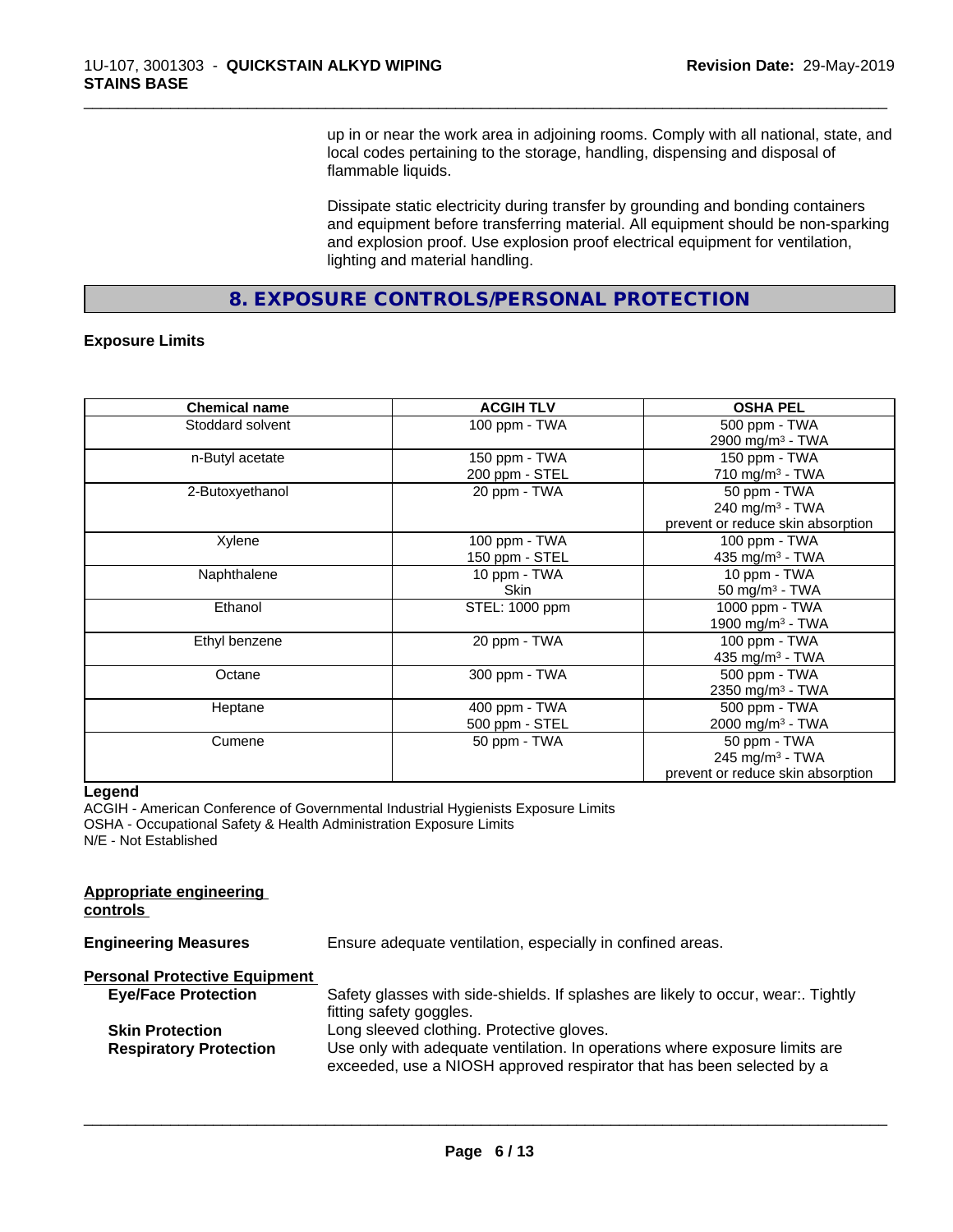technically qualified person for the specific work conditions. When spraying the product or applying in confined areas, wear a NIOSH approved respirator specified for paint spray or organic vapors.

\_\_\_\_\_\_\_\_\_\_\_\_\_\_\_\_\_\_\_\_\_\_\_\_\_\_\_\_\_\_\_\_\_\_\_\_\_\_\_\_\_\_\_\_\_\_\_\_\_\_\_\_\_\_\_\_\_\_\_\_\_\_\_\_\_\_\_\_\_\_\_\_\_\_\_\_\_\_\_\_\_\_\_\_\_\_\_\_\_\_\_\_\_

**Hygiene Measures** Avoid contact with skin, eyes and clothing. Remove and wash contaminated clothing before re-use. Wash thoroughly after handling.

### **9. PHYSICAL AND CHEMICAL PROPERTIES**

**Appearance** liquid **Odor** solvent **Odor Threshold No information available No information available Density (lbs/gal)** 7.1 - 7.2 **Specific Gravity** 0.85 - 0.87 **pH** No information available **Viscosity (cps)** No information available **Solubility(ies)** No information available in the solution of the solution of the solution available in the solution of the solution of the solution of the solution of the solution of the solution of the solution of the so **Water solubility Water solubility Water solubility Water solubility Water solubility Water solution Evaporation Rate No information available No information available Vapor pressure** No information available **No information** available **Vapor density No information available No information available Wt. % Solids** 25 - 35 **Vol. % Solids** 20 - 30 **Wt. % Volatiles** 65 - 75 **Vol. % Volatiles** 70 - 80 **VOC Regulatory Limit (g/L)** < 625 **Boiling Point (°F)** 244 **Boiling Point (°C)** 118 **Freezing point (°F)** No information available **Freezing Point (°C)** No information available **Flash point (°F)** 75 **Flash Point (°C)** 24 **Method** PMCC **Flammability (solid, gas)** Not applicable **Upper flammability limit:** No information available **Lower flammability limit:** No information available **Autoignition Temperature (°F)** No information available **Autoignition Temperature (°C)** No information available **Decomposition Temperature (°F)** No information available **Decomposition Temperature (°C)** No information available<br> **Partition coefficient Partition available** 

**No information available** 

## **10. STABILITY AND REACTIVITY**

**Reactivity No data available Chemical Stability Stability** Stable under normal conditions. Hazardous polymerisation does not occur. **Conditions to avoid EXECUTE:** The Metal Metal Metal Metal Metal Metal Metal Metal Metal Metal Metal Metal Metal Metal Metal Metal Metal Metal Metal Metal Metal Metal Metal Metal Metal Metal Metal Metal Metal Metal Metal electricity and sources of ignition. Sparks. Elevated temperature.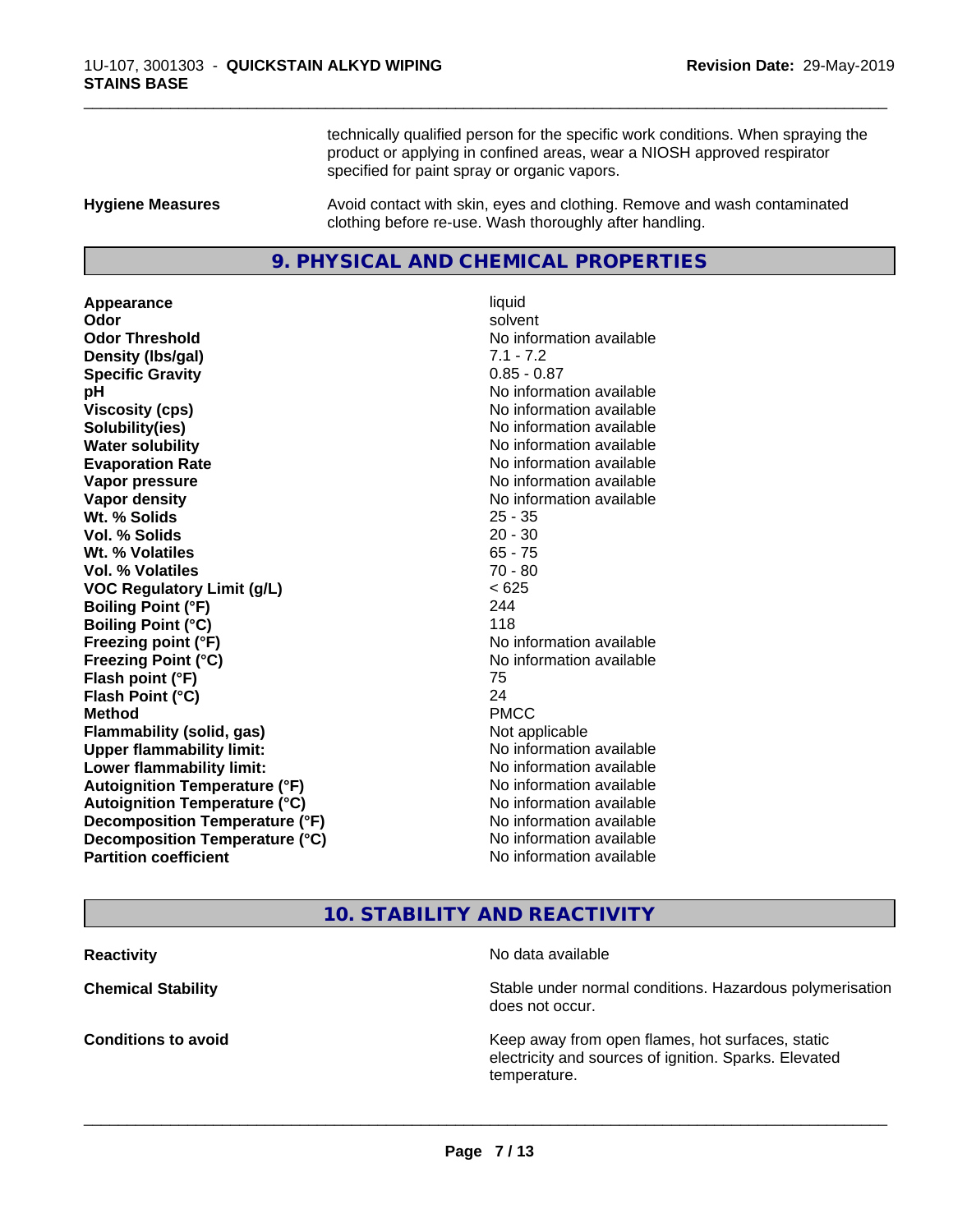| <b>Incompatible Materials</b><br><b>Hazardous Decomposition Products</b><br>Possibility of hazardous reactions |                                                                                                                                                                                                                                                                                     | Incompatible with strong acids and bases and strong<br>oxidizing agents.                   |  |  |
|----------------------------------------------------------------------------------------------------------------|-------------------------------------------------------------------------------------------------------------------------------------------------------------------------------------------------------------------------------------------------------------------------------------|--------------------------------------------------------------------------------------------|--|--|
|                                                                                                                |                                                                                                                                                                                                                                                                                     | Thermal decomposition can lead to release of irritating<br>gases and vapors.               |  |  |
|                                                                                                                |                                                                                                                                                                                                                                                                                     | None under normal conditions of use.                                                       |  |  |
|                                                                                                                |                                                                                                                                                                                                                                                                                     | 11. TOXICOLOGICAL INFORMATION                                                              |  |  |
| <b>Product Information</b>                                                                                     |                                                                                                                                                                                                                                                                                     |                                                                                            |  |  |
| Information on likely routes of exposure                                                                       |                                                                                                                                                                                                                                                                                     |                                                                                            |  |  |
| <b>Principal Routes of Exposure</b>                                                                            | Eye contact, skin contact and inhalation.                                                                                                                                                                                                                                           |                                                                                            |  |  |
| <b>Acute Toxicity</b>                                                                                          |                                                                                                                                                                                                                                                                                     |                                                                                            |  |  |
| <b>Product Information</b>                                                                                     | Repeated or prolonged exposure to organic solvents may lead to permanent brain<br>and nervous system damage. Intentional misuse by deliberately concentrating and<br>inhaling vapors may be harmful or fatal.                                                                       |                                                                                            |  |  |
| Symptoms related to the physical, chemical and toxicological characteristics                                   |                                                                                                                                                                                                                                                                                     |                                                                                            |  |  |
| <b>Symptoms</b>                                                                                                | No information available                                                                                                                                                                                                                                                            |                                                                                            |  |  |
|                                                                                                                |                                                                                                                                                                                                                                                                                     | Delayed and immediate effects as well as chronic effects from short and long-term exposure |  |  |
| Eye contact<br><b>Skin contact</b>                                                                             | Contact with eyes may cause irritation.<br>May cause skin irritation and/or dermatitis. Prolonged skin contact may defat the                                                                                                                                                        |                                                                                            |  |  |
| Ingestion                                                                                                      | skin and produce dermatitis.<br>Harmful if swallowed. Ingestion may cause irritation to mucous membranes. Small<br>amounts of this product aspirated into the respiratory system during ingestion or<br>vomiting may cause mild to severe pulmonary injury, possibly progressing to |                                                                                            |  |  |
| <b>Inhalation</b>                                                                                              | death.<br>Harmful by inhalation. High vapor / aerosol concentrations are irritating to the<br>eyes, nose, throat and lungs and may cause headaches, dizziness, drowsiness,<br>unconsciousness, and other central nervous system effects.                                            |                                                                                            |  |  |
| <b>Sensitization</b>                                                                                           | No information available                                                                                                                                                                                                                                                            |                                                                                            |  |  |
| <b>Neurological Effects</b>                                                                                    | No information available.                                                                                                                                                                                                                                                           |                                                                                            |  |  |
| <b>Mutagenic Effects</b>                                                                                       | No information available.                                                                                                                                                                                                                                                           |                                                                                            |  |  |
| <b>Reproductive Effects</b>                                                                                    | Possible risk of impaired fertility. Possible risk of harm to the unborn child.                                                                                                                                                                                                     |                                                                                            |  |  |
| <b>Developmental Effects</b><br><b>Target organ effects</b>                                                    | No information available.<br>No information available.                                                                                                                                                                                                                              |                                                                                            |  |  |
| <b>STOT - repeated exposure</b>                                                                                | Causes damage to organs through prolonged or repeated exposure if inhaled.<br>May cause disorder and damage to the. Central nervous system. Causes damage<br>to organs through prolonged or repeated exposure.                                                                      |                                                                                            |  |  |
| <b>STOT - single exposure</b>                                                                                  | May cause disorder and damage to the. Respiratory system. Central nervous<br>system.                                                                                                                                                                                                |                                                                                            |  |  |
| <b>Other adverse effects</b>                                                                                   | No information available.                                                                                                                                                                                                                                                           |                                                                                            |  |  |
| <b>Aspiration Hazard</b>                                                                                       | May be harmful if swallowed and enters airways. Small amounts of this product                                                                                                                                                                                                       |                                                                                            |  |  |

 $\overline{\phantom{a}}$  ,  $\overline{\phantom{a}}$  ,  $\overline{\phantom{a}}$  ,  $\overline{\phantom{a}}$  ,  $\overline{\phantom{a}}$  ,  $\overline{\phantom{a}}$  ,  $\overline{\phantom{a}}$  ,  $\overline{\phantom{a}}$  ,  $\overline{\phantom{a}}$  ,  $\overline{\phantom{a}}$  ,  $\overline{\phantom{a}}$  ,  $\overline{\phantom{a}}$  ,  $\overline{\phantom{a}}$  ,  $\overline{\phantom{a}}$  ,  $\overline{\phantom{a}}$  ,  $\overline{\phantom{a}}$ 

aspirated into the respiratory system during ingestion or vomiting may cause mild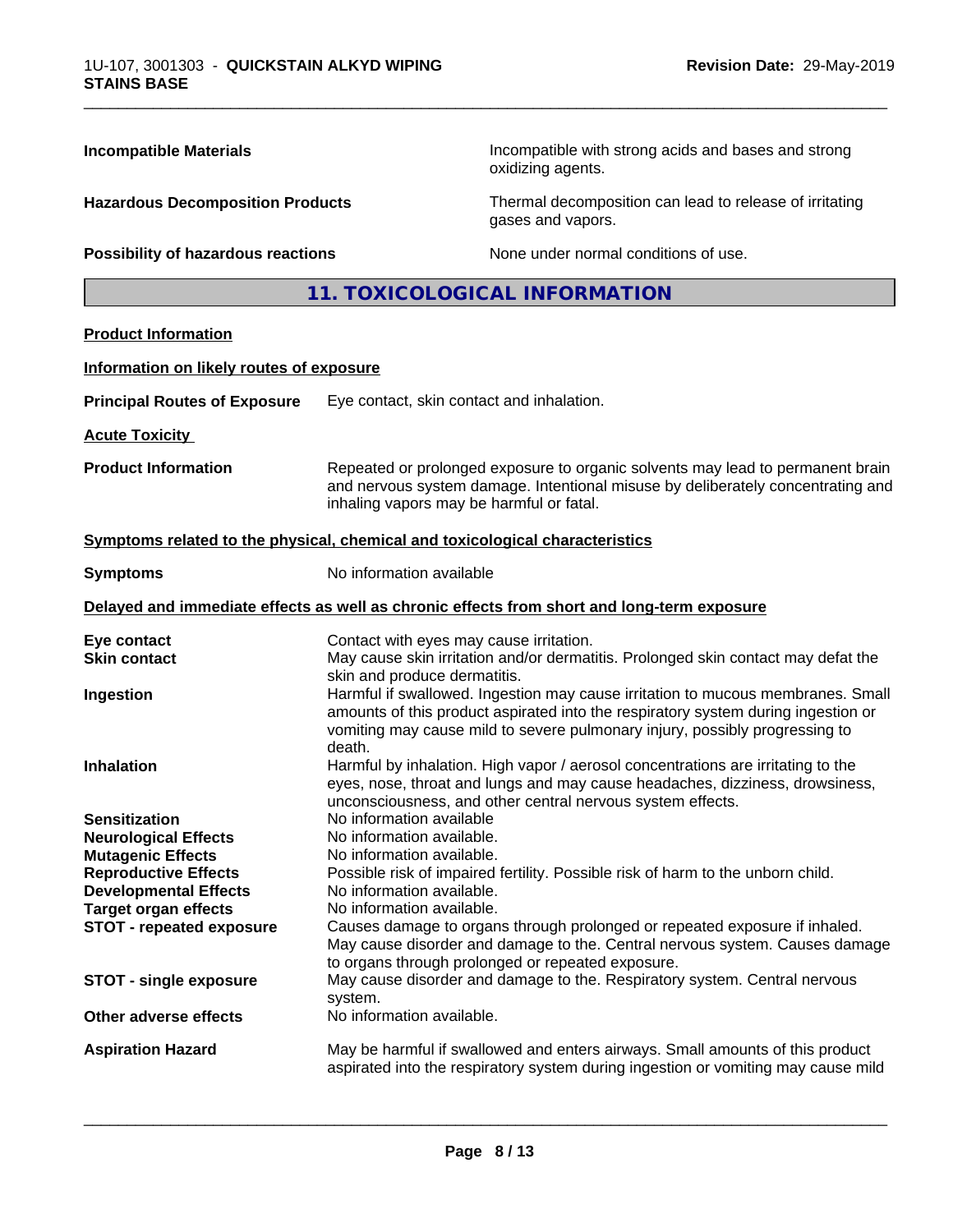to severe pulmonary injury, possibly progressing to death.

\_\_\_\_\_\_\_\_\_\_\_\_\_\_\_\_\_\_\_\_\_\_\_\_\_\_\_\_\_\_\_\_\_\_\_\_\_\_\_\_\_\_\_\_\_\_\_\_\_\_\_\_\_\_\_\_\_\_\_\_\_\_\_\_\_\_\_\_\_\_\_\_\_\_\_\_\_\_\_\_\_\_\_\_\_\_\_\_\_\_\_\_\_

#### **Numerical measures of toxicity**

#### **The following values are calculated based on chapter 3.1 of the GHS document**

| ATEmix (oral)                        | 5959 mg/kg |
|--------------------------------------|------------|
| <b>ATEmix (dermal)</b>               | 3800 mg/kg |
| <b>ATEmix (inhalation-dust/mist)</b> | 32.6 ma/L  |
| <b>ATEmix (inhalation-vapor)</b>     | 76.4 mg/L  |

#### **Component Information**

| Chemical name                                                | Oral LD50             | Dermal LD50                                                                     | <b>Inhalation LC50</b>                                        |
|--------------------------------------------------------------|-----------------------|---------------------------------------------------------------------------------|---------------------------------------------------------------|
| Distillates, petroleum, hydrotreated<br>light                | $> 5000$ mg/kg (Rat)  | > 2000 mg/kg (Rabbit)                                                           | > 5.2 mg/L (Rat) 4 h                                          |
| 64742-47-8                                                   |                       |                                                                                 |                                                               |
| Hydrotreated light naphtha<br>64742-49-0                     | > 5000 mg/kg (Rat)    | $>$ 3160 mg/kg (Rabbit)                                                         | $= 73680$ ppm (Rat) 4 h                                       |
| Solvent naphtha (petroleum), heavy<br>aromatic<br>64742-94-5 | $> 5000$ mg/kg (Rat)  | > 2 mL/kg (Rabbit)                                                              | $> 590$ mg/m <sup>3</sup> (Rat) 4 h                           |
| Solvent naphtha, petroleum, light<br>aromatic<br>64742-95-6  | $= 8400$ mg/kg (Rat)  | > 2000 mg/kg (Rabbit)                                                           | $= 3400$ ppm (Rat) 4 h                                        |
| n-Butyl acetate<br>123-86-4                                  | $= 10768$ mg/kg (Rat) | > 17600 mg/kg (Rabbit)                                                          |                                                               |
| 2-Butoxyethanol<br>111-76-2                                  | $= 1300$ mg/kg (Rat)  | $>$ 2000 mg/kg (Rabbit)                                                         | > 4.9 mg/L (Rat) 3H                                           |
| 1,2,4-Trimethylbenzene<br>$95 - 63 - 6$                      | $=$ 3280 mg/kg (Rat)  | $>$ 3160 mg/kg (Rabbit)                                                         | $= 18$ g/m <sup>3</sup> (Rat) 4 h                             |
| VM&P naphtha<br>64742-89-8                                   |                       | $=$ 3000 mg/kg (Rabbit)                                                         |                                                               |
| Xylene<br>1330-20-7                                          | $= 3500$ mg/kg (Rat)  | $>$ 4350 mg/kg (Rabbit)                                                         | $= 29.08$ mg/L (Rat) 4 h                                      |
| Naphthalene<br>$91 - 20 - 3$                                 | Rat)                  | = 1110 mg/kg ( Rat ) = 490 mg/kg ( = 1120 mg/kg ( Rabbit ) > 20 g/kg<br>Rabbit) | $>$ 340 mg/m <sup>3</sup> (Rat) 1 h                           |
| Ethanol<br>64-17-5                                           | $= 7060$ mg/kg (Rat)  |                                                                                 | $= 124.7$ mg/L (Rat) 4 h                                      |
| Ethyl benzene<br>100-41-4                                    | $= 3500$ mg/kg (Rat)  | $= 15400$ mg/kg (Rabbit)                                                        | $= 17.2$ mg/L (Rat) 4 h                                       |
| Octane<br>111-65-9                                           | $\blacksquare$        |                                                                                 | $= 118$ g/m <sup>3</sup> (Rat) 4 h = 25260 ppm<br>(Rat) 4 h   |
| Heptane<br>142-82-5                                          |                       | $=$ 3000 mg/kg (Rabbit)                                                         | $= 103$ g/m <sup>3</sup> (Rat) 4 h                            |
| Cumene<br>98-82-8                                            | $= 1400$ mg/kg (Rat)  | $= 12300 \mu L/kg$ (Rabbit)                                                     | $>$ 3577 ppm (Rat) 6 h = 39000<br>mg/m <sup>3</sup> (Rat) 4 h |

#### **Carcinogenicity**

*The information below indicateswhether each agency has listed any ingredient as a carcinogen:.*

| <b>Chemical name</b> | <b>IARC</b>                       | <b>NTP</b>                                    | <b>OSHA</b> |
|----------------------|-----------------------------------|-----------------------------------------------|-------------|
| Naphthalene          | 2B - Possible Human<br>Carcinogen | Reasonably<br>Anticipated Human<br>Carcinogen | Listed      |
| l Ethvl benzene      | 2B - Possible Human<br>Carcinogen |                                               | Listed      |
| Cumene               | 2B - Possible Human<br>Carcinogen | Reasonably<br>Anticipated Human               | Listed      |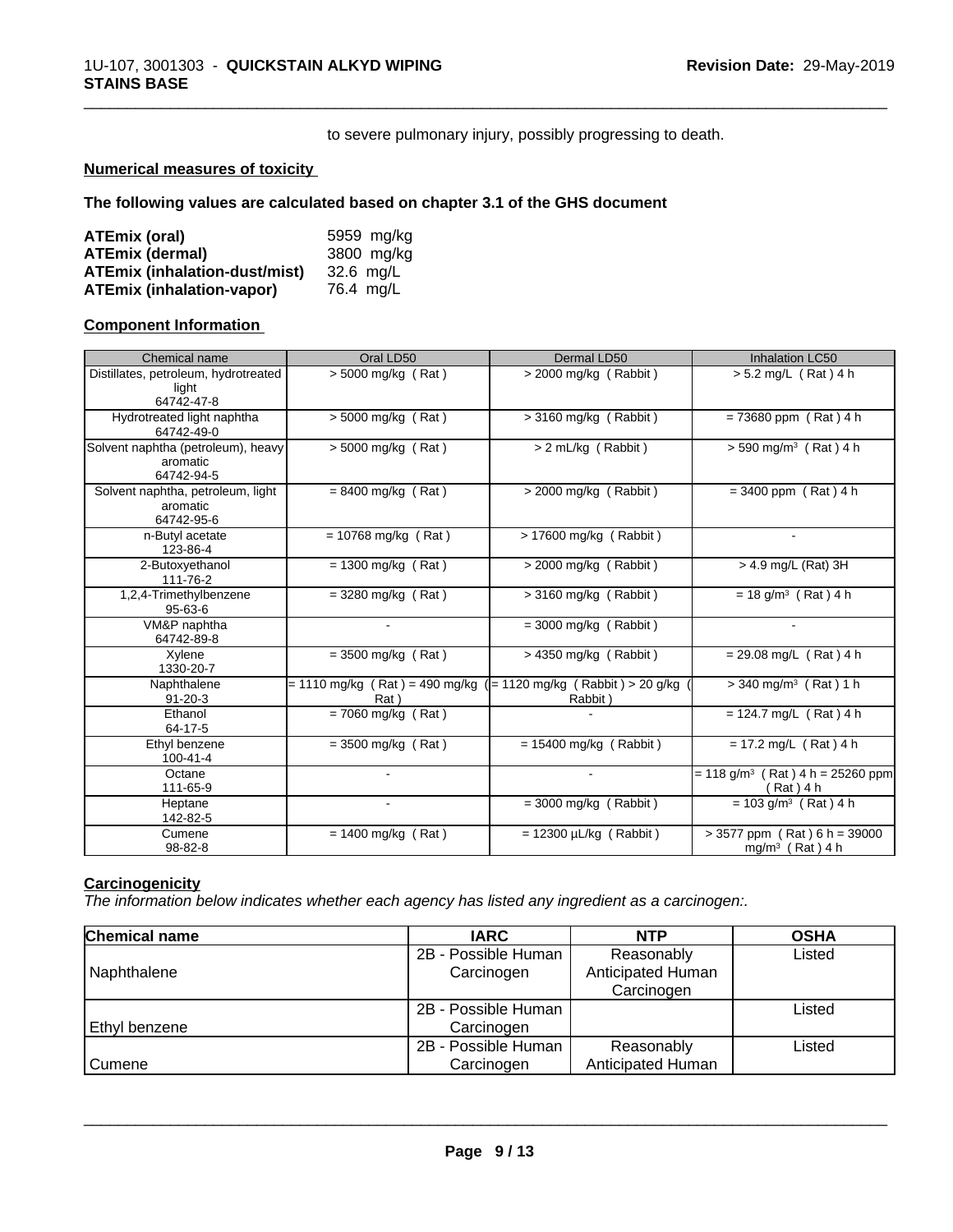#### **Legend**

IARC - International Agency for Research on Cancer NTP - National Toxicity Program OSHA - Occupational Safety & Health Administration

## **12. ECOLOGICAL INFORMATION**

## **Ecotoxicity Effects**

The environmental impact of this product has not been fully investigated.

#### **Product Information**

### **Acute Toxicity to Fish**

No information available

#### **Acute Toxicity to Aquatic Invertebrates**

No information available

#### **Acute Toxicity to Aquatic Plants**

No information available

#### **Persistence / Degradability**

No information available.

#### **Bioaccumulation**

There is no data for this product.

#### **Mobility in Environmental Media**

No information available.

#### **Ozone**

Not applicable

#### **Component Information**

#### **Acute Toxicity to Fish**

n-Butyl acetate LC50: 18 mg/L (Fathead Minnow - 96 hr.) 2-Butoxyethanol LC50: 1490 mg/L (Bluegill sunfish - 96 hr.) Xylene LC50: 13.5 mg/L (Rainbow Trout - 96 hr.) Ethyl benzene LC50: 12.1 mg/L (Fathead Minnow - 96 hr.)

#### **Acute Toxicity to Aquatic Invertebrates**

n-Butyl acetate EC50: 72.8 mg/L (Daphnia magna - 48 hr.) Ethyl benzene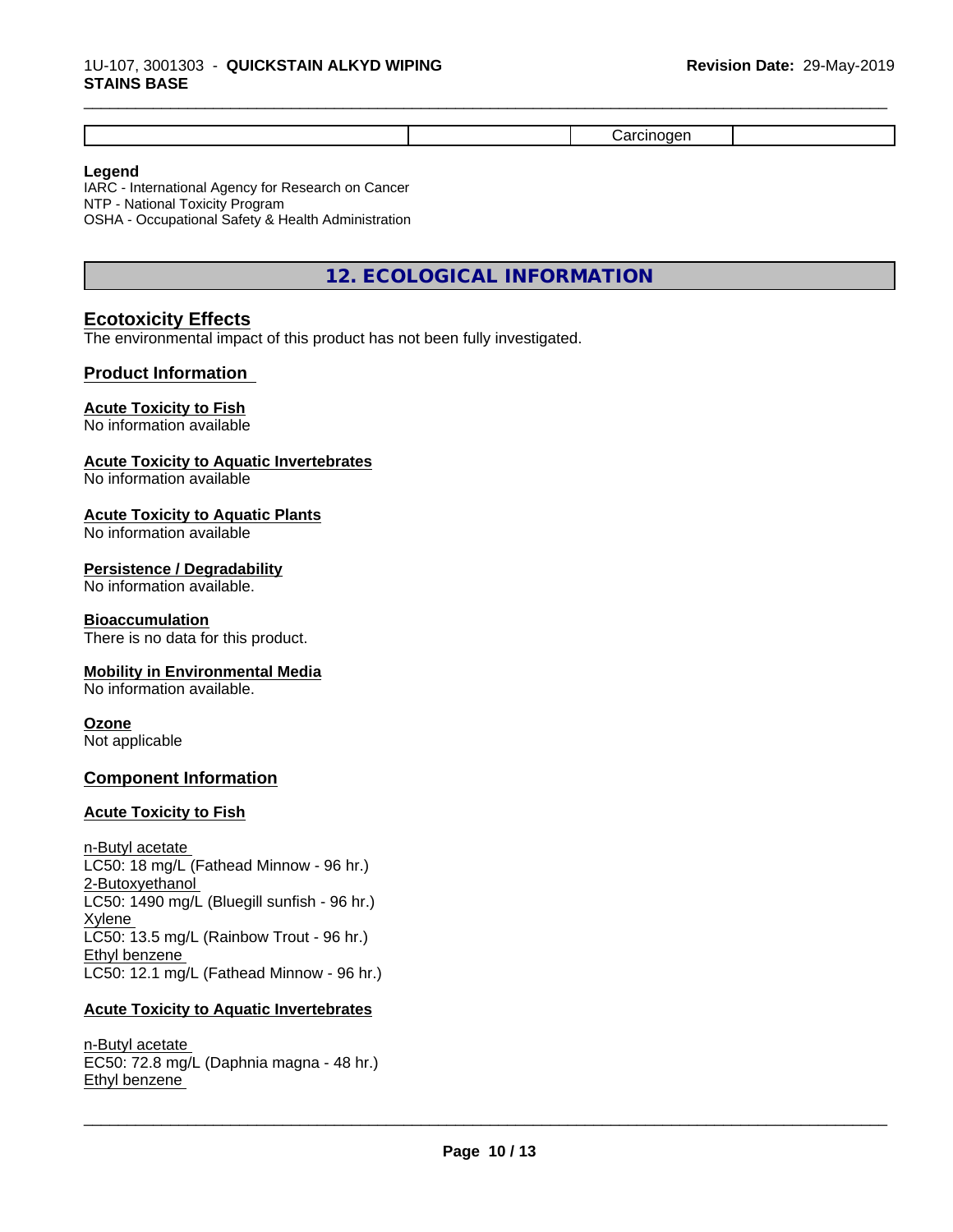EC50: 1.8 mg/L (Daphnia magna - 48 hr.)

#### **Acute Toxicity to Aquatic Plants**

n-Butyl acetate EC50: 674.7 mg/L (Green algae (Scenedesmus subspicatus), 72 hrs.) Ethyl benzene EC50: 4.6 mg/L (Green algae (Scenedesmus subspicatus), 72 hrs.)

#### **13. DISPOSAL CONSIDERATIONS**

\_\_\_\_\_\_\_\_\_\_\_\_\_\_\_\_\_\_\_\_\_\_\_\_\_\_\_\_\_\_\_\_\_\_\_\_\_\_\_\_\_\_\_\_\_\_\_\_\_\_\_\_\_\_\_\_\_\_\_\_\_\_\_\_\_\_\_\_\_\_\_\_\_\_\_\_\_\_\_\_\_\_\_\_\_\_\_\_\_\_\_\_\_

| <b>Waste Disposal Method</b>   | Dispose of in accordance with federal, state, and local regulations. Local<br>requirements may vary, consult your sanitation department or state-designated<br>environmental protection agency for more disposal options. |
|--------------------------------|---------------------------------------------------------------------------------------------------------------------------------------------------------------------------------------------------------------------------|
| <b>Empty Container Warning</b> | Emptied containers may retain product residue. Follow label warnings even after<br>container is emptied. Residual vapors may explode on ignition.                                                                         |

**14. TRANSPORT INFORMATION**

| <b>DOT</b>                                                   |                                                                              |
|--------------------------------------------------------------|------------------------------------------------------------------------------|
| <b>Proper Shipping Name</b><br><b>Hazard class</b><br>UN-No. | <b>PAINT</b><br>3<br>UN1263                                                  |
| <b>Packing Group</b><br><b>Description</b>                   | Ш<br>UN1263, PAINT, 3, III, Marine Pollutant (Stoddard solvent, Naphthalene) |
| <b>ICAO / IATA</b>                                           | Contact the preparer for further information.                                |
| <b>IMDG / IMO</b>                                            | Contact the preparer for further information.                                |
|                                                              | 15. REGULATORY INFORMATION                                                   |

## **International Inventories**

| <b>TSCA: United States</b> | Yes - All components are listed or exempt. |
|----------------------------|--------------------------------------------|
| <b>DSL: Canada</b>         | Yes - All components are listed or exempt. |

## **Federal Regulations**

| SARA 311/312 hazardous categorization |     |  |
|---------------------------------------|-----|--|
| Acute health hazard                   | Yes |  |
| Chronic Health Hazard                 | Yes |  |
| Fire hazard                           | Yes |  |
| Sudden release of pressure hazard     | No  |  |
| <b>Reactive Hazard</b>                | N٥  |  |

#### **SARA 313**

Section 313 of Title III of the Superfund Amendments and Reauthorization Act of 1986 (SARA). This product contains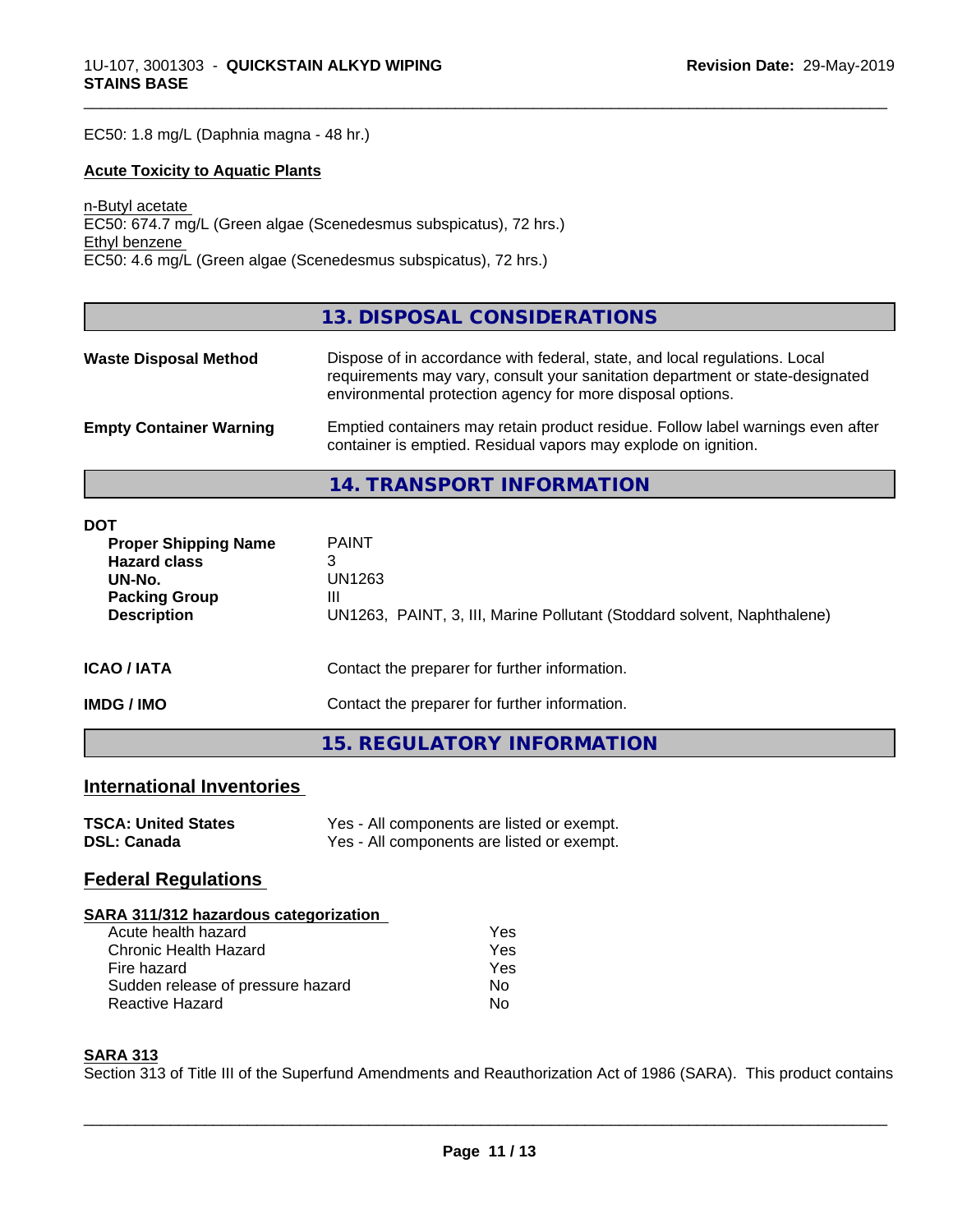a chemical or chemicals which are subject to the reporting requirements of the Act and Title 40 of the Code of Federal Regulations, Part 372:

\_\_\_\_\_\_\_\_\_\_\_\_\_\_\_\_\_\_\_\_\_\_\_\_\_\_\_\_\_\_\_\_\_\_\_\_\_\_\_\_\_\_\_\_\_\_\_\_\_\_\_\_\_\_\_\_\_\_\_\_\_\_\_\_\_\_\_\_\_\_\_\_\_\_\_\_\_\_\_\_\_\_\_\_\_\_\_\_\_\_\_\_\_

| <b>Chemical name</b>   | CAS No.        | Weight-%    | <b>CERCLA/SARA 313</b><br>(de minimis concentration) |
|------------------------|----------------|-------------|------------------------------------------------------|
| 2-Butoxyethanol        | 111-76-2       | $1 - 5$     | 1.0                                                  |
| 1,2,4-Trimethylbenzene | 95-63-6        | $1 - 5$     | 1.0                                                  |
| Xvlene                 | 1330-20-7      | $1 - 5$     | 1.0                                                  |
| Naphthalene            | $91 - 20 - 3$  | $0.5 - 1$   | 0.1                                                  |
| Ethyl benzene          | $100 - 41 - 4$ | $0.1 - 0.5$ | 0.1                                                  |

#### **Clean Air Act,Section 112 Hazardous Air Pollutants (HAPs) (see 40 CFR 61)**

This product contains the following HAPs:

| <b>Chemical name</b> | CAS No.        | Weight-%    | <b>Hazardous Air Pollutant</b><br>(HAP) |
|----------------------|----------------|-------------|-----------------------------------------|
| 2-Butoxyethanol      | 111-76-2       | 1 - 5       | Listed                                  |
| Xvlene               | 1330-20-7      | $1 - 5$     | Listed                                  |
| Naphthalene          | $91 - 20 - 3$  | $0.5 - 1$   | Listed                                  |
| Ethyl benzene        | $100 - 41 - 4$ | $0.1 - 0.5$ | Listed                                  |
| Cumene               | 98-82-8        | $0.1 - 0.5$ | Listed                                  |

## **US State Regulations**

#### **California Proposition 65**

**A** WARNING: Cancer and Reproductive Harm– www.P65warnings.ca.gov

#### **State Right-to-Know**

| <b>Chemical name</b>   | <b>Massachusetts</b> | <b>New Jersey</b> | Pennsylvania |
|------------------------|----------------------|-------------------|--------------|
| Linseed oil            |                      |                   |              |
| Stoddard solvent       |                      |                   |              |
| n-Butyl acetate        |                      |                   |              |
| 2-Butoxyethanol        |                      |                   |              |
| 1,2,4-Trimethylbenzene |                      |                   |              |
| Xylene                 |                      |                   |              |
| Ethanol                |                      |                   |              |

#### **Legend**

X - Listed

## **16. OTHER INFORMATION**

**HMIS** - **Health:** 2\* **Flammability:** 3 **Reactivity:** 0 **PPE:** -

 $\overline{\phantom{a}}$  ,  $\overline{\phantom{a}}$  ,  $\overline{\phantom{a}}$  ,  $\overline{\phantom{a}}$  ,  $\overline{\phantom{a}}$  ,  $\overline{\phantom{a}}$  ,  $\overline{\phantom{a}}$  ,  $\overline{\phantom{a}}$  ,  $\overline{\phantom{a}}$  ,  $\overline{\phantom{a}}$  ,  $\overline{\phantom{a}}$  ,  $\overline{\phantom{a}}$  ,  $\overline{\phantom{a}}$  ,  $\overline{\phantom{a}}$  ,  $\overline{\phantom{a}}$  ,  $\overline{\phantom{a}}$ 

**HMIS Legend**

0 - Minimal Hazard

1 - Slight Hazard 2 - Moderate Hazard

3 - Serious Hazard